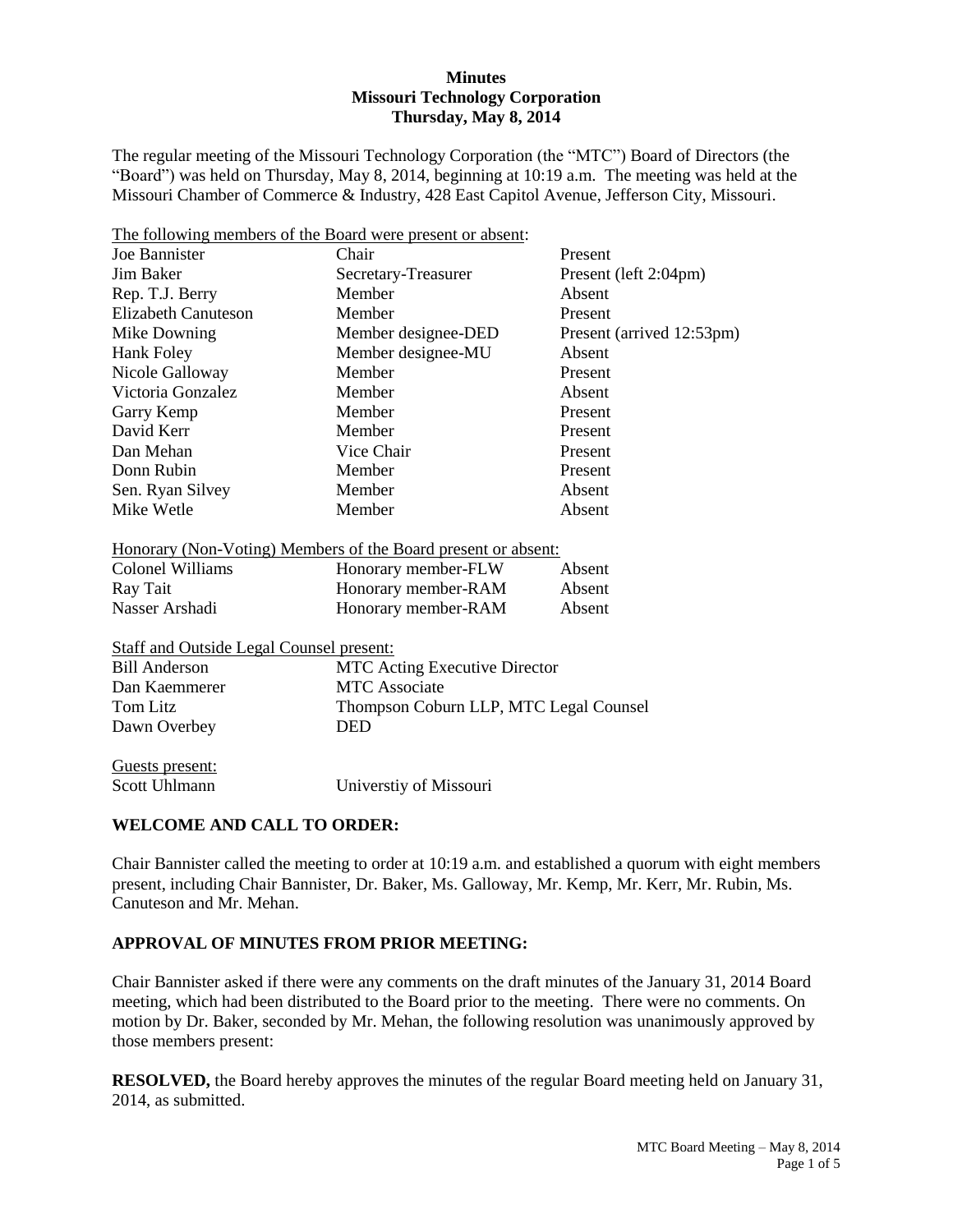### **EXECUTIVE DIRECTOR REPORT:**

Chair Bannister asked Director Anderson to present the MTC Executive Director report. Director Anderson reported that four IDEA Fund financings closed since the preceding Board, meeting with \$390,000 disbursed alongside more than \$460,000 in leveraged capital. Overall, 53 IDEA Fund financings have closed, totaling \$14.8 million, leveraging private capital of nearly \$100 million. Director Anderson attended the 2014 SSBCI National Conference in Washington DC April  $29<sup>th</sup> - May 1<sup>st</sup>$ . He participated in the Venture Capital Best Practices Working Group at the request of the U.S. Department of Treasury. Director Anderson stated that MTC staff continues to work toward fulfillment of Boardapproved applications for financial assistance and noted the application period for Q4 funding cycle has opened for TechLaunch and MOBEC, with 17 proposals received. He then reviewed third quarter activities and closed his report by reviewing activities the MTC staff planned to undertake in the fourth quarter, including development of the FY15 MTC Operating Plan.

# **EXECUTIVE COMMITTEE REPORT:**

Chair Bannister reported the Executive Committee met twice since the previous Board meeting and approved IDEA Fund projects and a borrower's request for a modification of one existing loan agreement.

### **AUDIT AND FINANCE COMMITTEE REPORT:**

Chair Bannister asked Dr. Baker and Director Anderson to present the Audit and Finance Committee Report. Director Anderson reported the Audit Committee met once since the previous Board meeting, and then presented the FY2014 Third Quarter Treasurer's Report, which was distributed to the Board prior to the meeting. On motion by Ms. Galloway, seconded by Mr. Rubin, the following resolution was unanimously approved by those members present:

**RESOLVED,** the Board hereby approves the 3rd Quarter FY2014 Treasurer's Report dated May 8, 2014, as submitted.

#### **LEGISLATIVE AND FY2015 BUDGET UPDATE:**

Director Anderson gave an update on legislative and budget activities. He stated that the core MTC budget was increased by \$5 million (\$11.4 million total). He also stated that MTC's budget included: \$4.5 million for Early Stage Business Grants; \$1.3 million for soybean research and commercialization; and \$1.2 million for beef/cattle research and commercialization. The budget passed by the General Assembly will be reviewed by the Governor and the final budget will be approved by July 1. After a lengthy discussion by the Board regarding core MTC funding versus special project appropriations, Director Anderson moved on to a discussion of the potential impacts on the FY2015 Operating Plan. Dr. Baker asked Director Anderson to develop a staffing proposal for the next meeting.

#### **INVESTMENT COMMITTEE REPORT:**

Chair Bannister asked Mr. Kerr to present the Investment Committee report. Mr.Kerr called the Board's attention to the Investment Committee report which was distributed to the Board prior to the meeting. At the previous Board meeting, Mr. Kerr invited all Board members to sit in on future Investment Committee meetings to observe the process. Ms. Galloway attended the most recent Investment Committee meeting in March and was asked to share her observations. Mr. Kerr reported that during the third quarter of FY2014, funding was made available through three IDEA programs, consisting of Missouri Seed Capital Co-Investment (SEED), Venture Capital Co-Investment (VCCI) and High Tech Industrial Expansion (HTIE) programs. Nineteen applications were received, for a total requested amount of \$13,342,875. Applying MTC's merit-based criteria, MTC staff recommended four SEED applications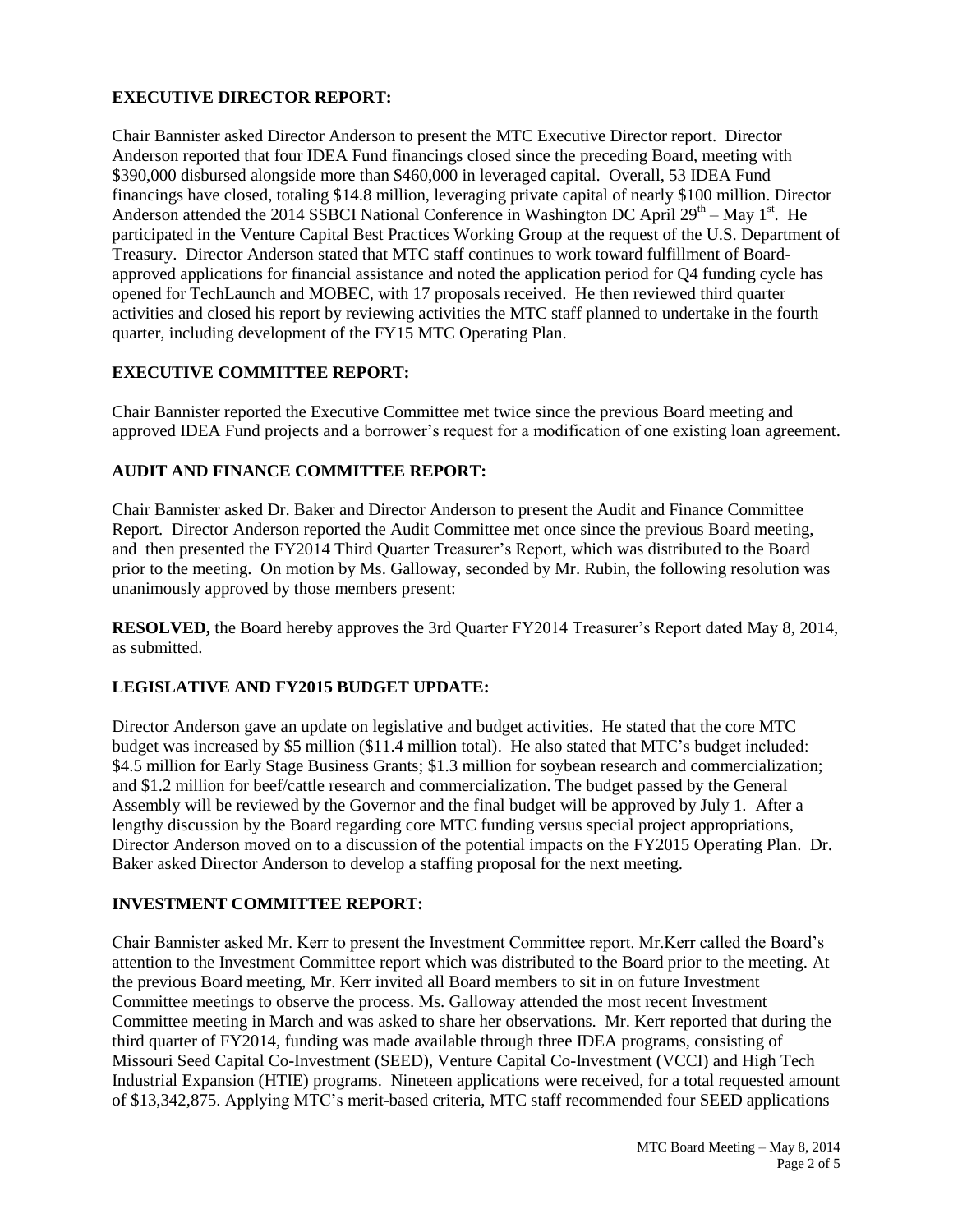and seven VCCI applications be forwarded for further consideration. The Investment Committee met in March to review those applications and interview the applicants. Following presentation and question and answer sessions with the applicants, the Investment Committee recommended eight applications for funding, subject to further due diligence and the preparation and execution of definitive transaction documents, including three SEED applicatons and five VCCI applications.

### **CLOSED SESSION:**

On motion by Mr. Mehan, seconded by Mr. Rubin, the following resolution was approved by the following roll call vote:

**RESOLVED**, the Board hereby approves entering into Closed Session at 12:24 p.m. pursuant to Sections 610.021 (1), (12), (14) and (15), RSMo, to review Investment Committee recommendations for potential project investments.

| Dr. Baker           | ave | Mr. Kerr          | aye |
|---------------------|-----|-------------------|-----|
| Mr. Rubin           | ave | Ms. Canuteson aye |     |
| Ms. Galloway        | ave | Mr. Kemp          | aye |
| Chair Bannister aye |     | Mr. Mehan         | aye |

On motion by Mr. Mehan, seconded by Ms. Canuteson, the following resolution was approved by the following roll call vote:

**RESOLVED,** the Board hereby approves exiting Closed Session at 1:07 p.m.

| Dr. Baker           | aye | Mr. Kerr          | aye |
|---------------------|-----|-------------------|-----|
| Mr. Rubin           | ave | Ms. Canuteson aye |     |
| Ms. Galloway        | ave | Mr. Kemp          | aye |
| Chair Bannister aye |     | Mr. Mehan         | aye |
| Mr. Downing         | ave |                   |     |

#### **BOARD ACTIONS:**

After discussion confined to the matters stated above by those present, Chair Bannister reported that the Board took no action during Closed Session. He further stated that the following recusals were made by Board members with potential conflicts of interest as to certain applications, as follows: Mr. Rubin, in light of his relationship with BioGenerator, exited the meeting and recused himself from the discussion on applications SEED-2014-10-003 (Antegrin Therapeutics, LLC), VCCI-2014-10-003 (Vasculox, Inc), VCCI-2014-10-004 (MediBeacon), VCCI-2014-10-007 (EternoGen) and VCCI-2014-10-008 (C2N Diagnostics); and Scott Uhlmann, who was attending the meeting in place of Dr. Foley, in light of his relationship with the University of Missouri System, exited the meeting and recused himself from the discussion on application VCCI-2014-10-007 (EternoGen).

#### **INVESTMENT COMMITTEE RECOMMENDATIONS:**

On motion by Dr. Baker, seconded by Mr. Mehan, the following resolutions were approved by those nonrecused members present at the meeting:

**RESOLVED,** the Board hereby approves the following Seed Capital Co-Investment Program applications, subject to satisfaction of ordinary program conditions: SEED-2014-10-002 (Katalyst Surgical, LLC) in the amount of up to \$350,000; SEED-2014-10-003 (Antegrin Therapeutics, LLC) in the amount of \$150,000; and SEED-2014-10-005 (ClaimJockey) in the amount of \$250,000; and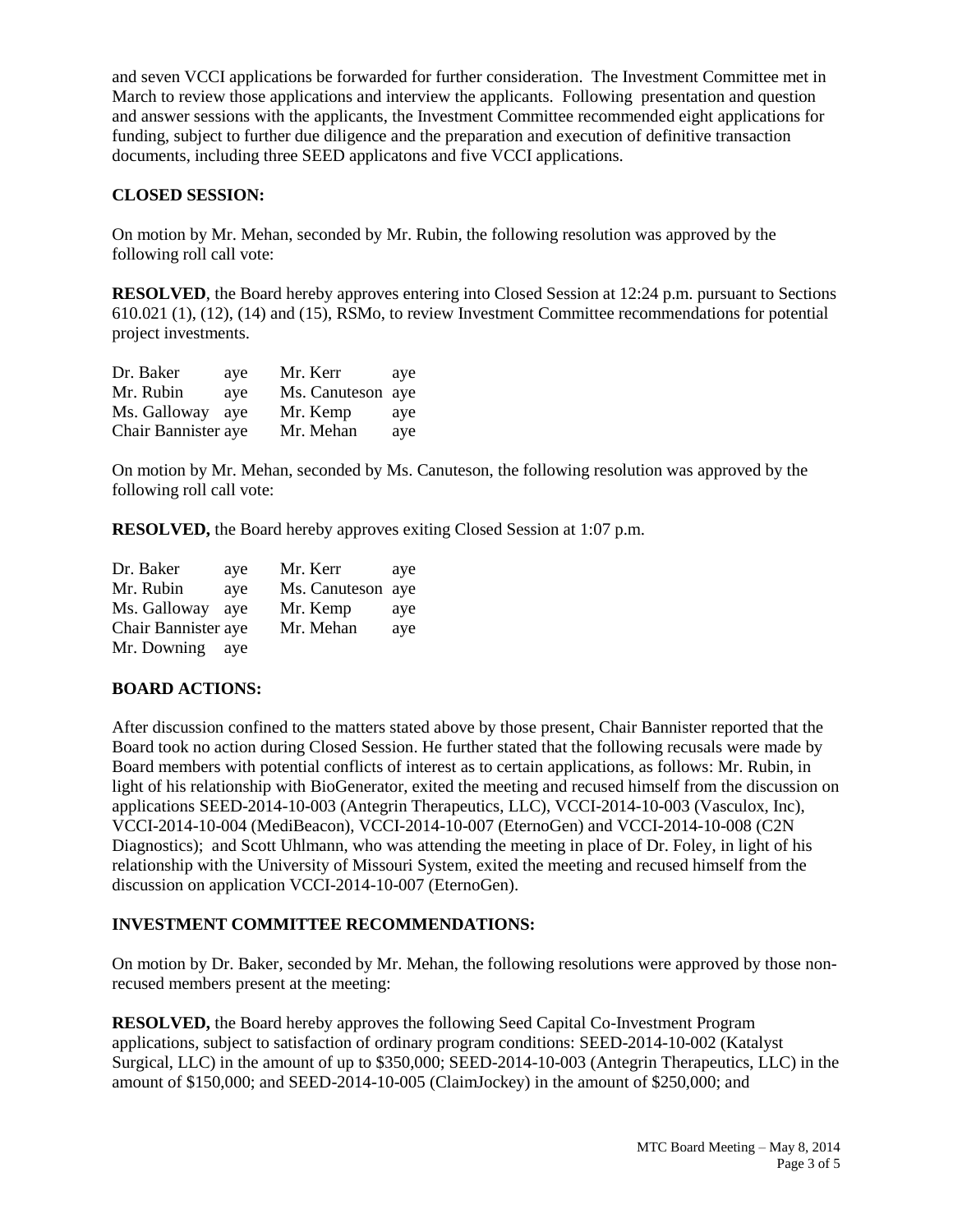**FURTHER RESOLVED**, the Board hereby delegates to the MTC Executive Committee full power and authority on behalf of the MTC to complete any remaining due diligence and to negotiate, amend, and approve any and all agreements, documents or instruments and to take such other actions as may be required or desirable in connection with, or in furtherance of such financings; and

**FURTHER RESOLVED**, the Board hereby authorizes the MTC Acting Executive Director on behalf of the MTC to execute and deliver all documents relating to such financings.

On motion by Ms. Canuteson, seconded by Mr. Mehan, the following resolutions were approved by those non-recused members present at the meeting:

**RESOLVED,** the Board hereby approves the following Venture Capital Co-Investment Program applications, subject to satisfaction of ordinary program conditions and other conditions as noted: VCCI-2014-10-003 (Vasculox, Inc) in the amount of \$500,000, contingent on identification of an appropriate lead investor satisfactory to the MTC; VCCI-2014-10-004 (MediBeacon) in the aggregate amount of \$500,000, consisting of \$150,000 for participation in the applicant's bridge note financing round and \$350,000 for participation in the applicant's Series A Preferred Stock financing round, contingent upon identification of an appropriate lead investor satisfactory to the MTC; VCCI-2014-10-005 (Click with Me Now, Inc) in the amount of \$175,000; VCCI-2014-10-006 (Acera Surgical) in the amount of \$350,000; VCCI-2014-10-007 (EternoGen) in the amount of \$350,000; and VCCI-2014-10-008 (C2N Diagnostics) in the amount of \$325,000; and

**FURTHER RESOLVED**, the Board hereby delegates to the MTC Executive Committee full power and authority on behalf of the MTC to complete any remaining due diligence and to negotiate, amend, and approve any and all agreements, documents or instruments and to take such other actions as may be required or desirable in connection with, or in furtherance of such financings; and

**FURTHER RESOLVED**, the Board hereby authorizes the MTC Acting Executive Director on behalf of the MTC to execute and deliver all documents relating to such financings.

### **IDEA FUND POLICY AND GUIDELINE DISCUSSION:**

Mr. Kaemmerer presented data on IDEA fund investments and activity by fiscal year. Director Anderson then facilitated a discussion related to various IDEA Fund policies and guidelines, in light of developing experience with the IDEA Fund program. The Board discussed possible modifications to provide applicants more clarity on program expectations and to remove the one-time limitation for allocations from Seed and Venture Capital Co-Investment Programs. After a lengthly discussion, the Board took no action. However, Director Anderson was requested to work with Mr. Litz to develop potential modifications to enhance the effectiveness of the program in further MTC's mission for future consideration by the Board.

### **DEPARTMENT OF ECONOMIC DEVELOPMENT REPORT:**

Chair Bannister then asked Mr. Downing to present the Department of Economic Development report. Mr. Downing reported that he expects the unemployment rate in Missouri to drop below 5.0 percent by the end of the year. Mr. Downing stated that he was late to the Board meeting because he was attending a press conference in Columbia announcing the expansion of Northwest Medical Isotopes' new production facility and creation of 68 new jobs. Mr. Downing also stated that Unilever will be expanding in Independence, adding 70 new jobs by its completion date in 2016. Mr. Downing announced that Magna Seating added 166 new jobs and Martinrea Automotive added 278 new jobs. Mr. Downing announced that CEO Magazine recently ranked Missouri  $22<sup>nd</sup>$  in preference of states for CEOs to do business.

#### **ADJOURNMENT:**